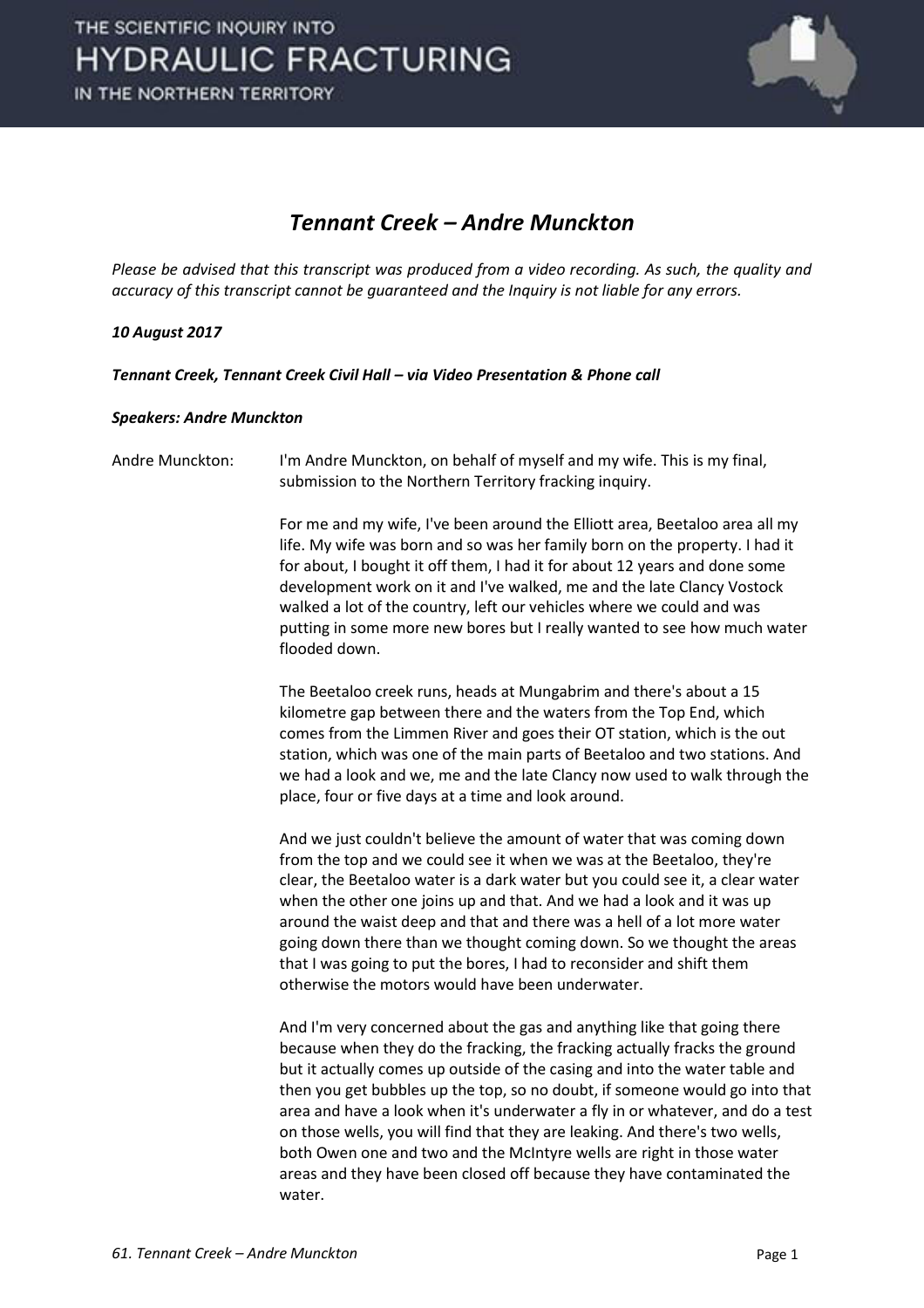

 But they would be still doing it because you can block the inside off but you can't block the outside off where the fracking is and I would like it very much for the inquiry to investigate, start taking samples around these wells when they are with water and that, because it's bad for the country.

 The said the basin has got a lifetime of 30 years but what happens after that? The water is going to be poisoned and there is a lot of towns and Aboriginal communities and stations that rely on the Georgina Basin, which now is called the Beetaloo Oil Basin, which is under that Georgina Basin. But, Georgina Basin is a very big basin and a lot of people depend on it.

 So, I'd like the inquiry to take some more samples and have a really close look at it because it ain't safe and that's it. And I won't have it safe because when I left school, I used to be will the late Bill Gorey and we was putting in water bores and it was like winning a casket when you struck the water and how precious it was and how much they spoke well of it and that.

 Today, they're going down a lot more deeper and when they frack, they use explosives and the amount of material and poisons that's going down that well, people will be dying of cancer and every other disease and if it's not our generation, it's going to be the generations after us, and the ones after that again. So, I reckon the whole lot should be stopped, myself and whoever agrees with it, well people should speak up while they have got a chance to.

 So that's what I reckon about it anyway. And I know the Beetaloo area and OT very well and I spent all my life at Elliott and I spent 30 years truck driving all around but Elliott was always our base. So, you know, I think I know what I'm talking about and I've actually seen the damage and I've spoken to a geologist that was there and they showed me maps and they wasn't no longer working there but they showed me stuff and told me stuff that I didn't know and I am very concerned about it.

 As a former pastoralist, I've got a fair idea of the contamination that would be caused and what concerns me is, and I think everyone else around should be concerned, that eventually the poisons and that stuff that floats to the surface in their holding ponds and stuff like that could eventually get into the meat and then, what happens to our meat industry? Does that just go to the wall? Or are everyone going to stand up and you know? And have a decent look at all this.

 There's been an inquiry before I know but, you know, it wants to be a thorough inquiry because it ain't no joke and my wife's family is very concerned about it after being born on the land and they were there from the 1800s and that and they are very concerned for all of the wildlife and everything else. You see dead birds around and there is wells and that there, whether it's just, there's got to be something that is causing that and that's after the floods and that which happens every year and that.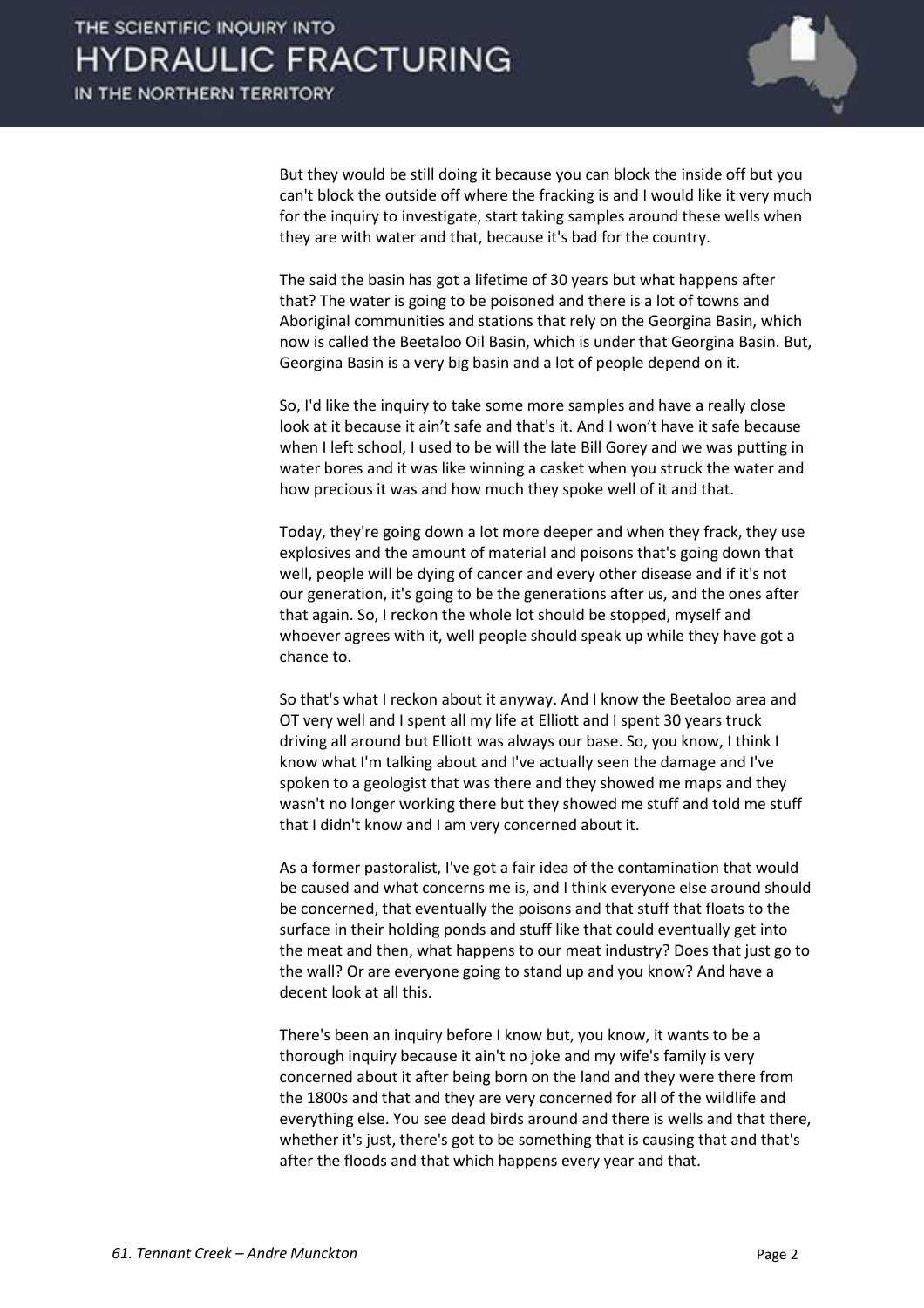

 My concern is that it's going to poison people that stuff. If it's not our generation, it's going to be the one after and it's going to get into the meat because even before, years ago with spraying the Parkinsonia trees and I had cattle on agistment there and they was concerned about the pellets might get into the meat and poison the meat. And they have got a far worser situation with this fracking and the stuff they pour down the wells there and that's got more of a chance of getting into the meat than most other stuff and this is my concern is, it could be our, the end of our cattle industry around that area and around that basin and further on.

 The Georgina Basin goes right up to Rockland Station near Camooweal and it goes up just outside of the Seven Mile and Tennant Creek here and it goes right up the top. It takes years to fill and that and you've got all these communities depending on it. It's not only the people around that basin is going to be effected, it goes right back to where the Georgina Basin starts and ends. And all of those people, it's a far larger area than just the Beetaloo Basin that they are talking about and what I'm talking about here now.

 There's far more, a larger area that I don't think people even realise that. Have a good look and find out where these basins lie and that and then you'll understand how larger area and there's going to be people that are going to be effected if these things get poisoned.

 And you can't tell me that those wells, that's been blocked off and are not still contaminating the underground water now. So you know, this is a concern of mine and it concerns my wife's family, it concerns my wife and it should concern everyone else around as well.

 I'm very upset about it, pouring a lot of money in and they really should be, you know, doing more and just having a good look at it and make a clear decision on it. It should not go ahead, that's what I'm saying, you know.

 I'd also like to say that the recent fracking they have done on Munja Munja Station is, we've already had experience, it's going to be the exact thing that has happened on Beetaloo with the closure of the two Owen wells and the McIntyre well fail, which got in and contaminated the water and that. Once it's fracked and the water starts to drip down it causes an acid thing, very similar to McArthur River Mine where they are having trouble, and when they get the rocks out and when it's in the open, it turns into acid and if you put water in it, it is acid and there's a haze there all of the time. All this might be bubbling away, still in those failed wells.

 I'd like to recommend a total ban on it, because the huge cost of to the pastoral industry, it's just not going to recover after it. They say there's 30 years supply there, so what happens after the 30 years? You've just got, they've got no more water so how else, are you going, what, are you going to pipe the water from the Top End rivers and bring it down so you're going to completely ruin the Georgina Basin and the Georgina Basin is a hell of a lot bigger than what the Beetaloo Basin that the oil mob call, because it takes in a hell of a lot more towns and stuff like that.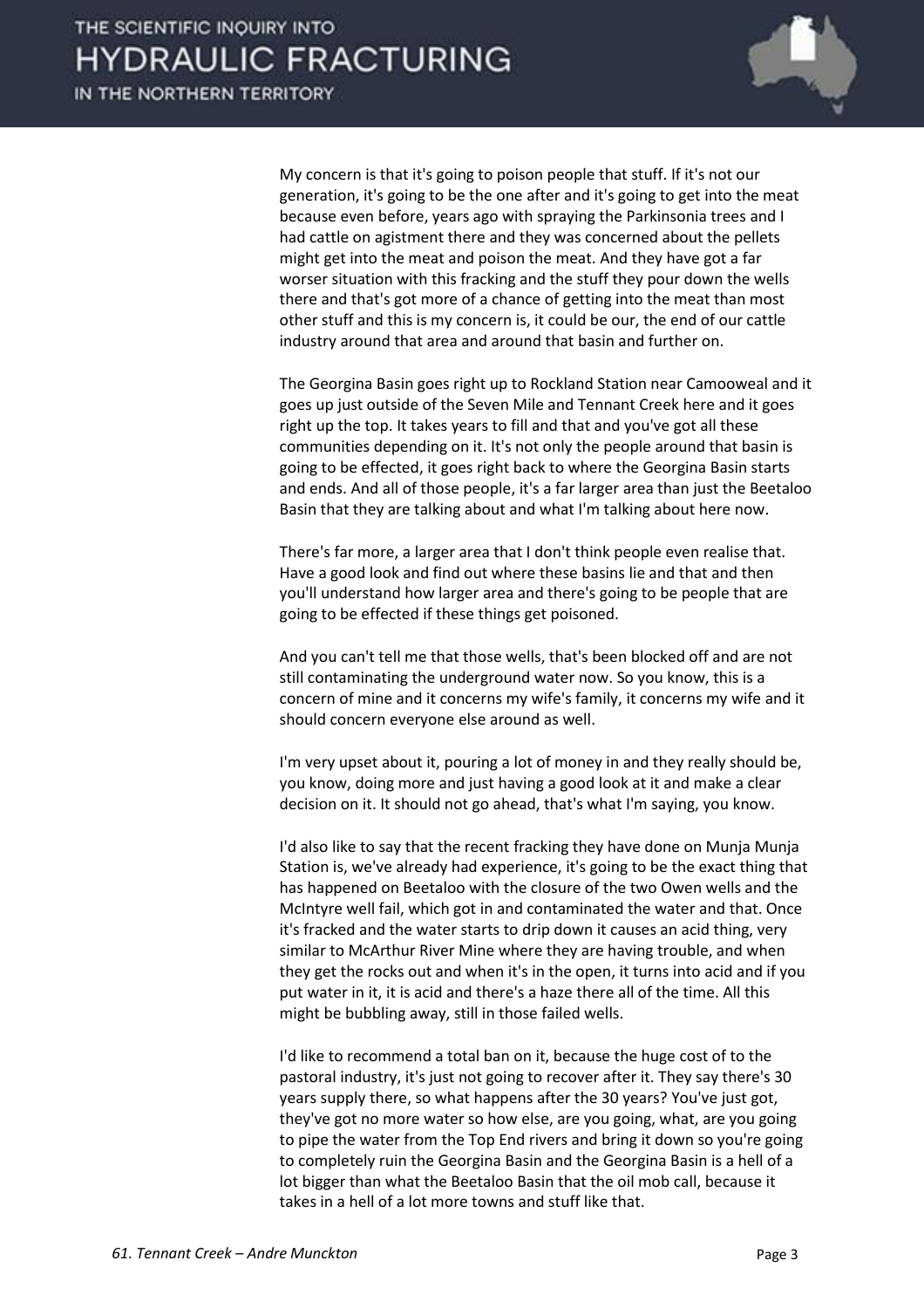

 I'd like the inquiry to really look into that and see a much larger area that's going to be effected by the Georgina Basin area, not just around that area, a hell of a lot larger area. And I think that even pastoral stations right up to where it starts at Rockland Station around that area, they've got to drink the water as well and how long does it take for this contamination to eventually get right though the lot?

 So what I'm saying is that it should be really stopped because it's going to contaminate a lot more than just the Beetaloo Basin and I think that a lot of pastoralist should be really concerned about it myself and that's about all I'd like to say. Just a total ban on it and I think that would be the best for the country, the best for the environment, best for all of the sacred sites though the area.

 Everything would just, you can't go into the creeks and be drinking the water because you'd be drinking the rubbish that's put down the wells that comes to the surface and everyone gets effected so it should be banned I reckon. That's all I want to say about it I think, it's wrong, it's definitely wrong and you've only got to look at the experience of other countries and what they have done.

 Down south, they have put a total ban on, down south and in America, they have had a lot of trouble with it too but they are blaming the earthquakes around there, the small tremors they have been having for the plates being shifted through the rubbish that they pour down there and this is what some of the top scientists have been saying, they blame that so we don't want that sort of a situation coming here but just the stuff that goes down the well is enough to concern me. So I reckon a total ban is what should be done.

 I've got a map here and it can show the Beetaloo Creek heads at Mungabrim, the water there and then you've got a bit of a gap and then the water comes actually from the Limmen right into the out station called OT Downs. It floods into the, joins into the, when the Mungabrim one and Beetaloo joins into Beetaloo Creek, which is white water.

 You can tell when the water is coming from the Top End, the big floods up the top, which always happens every year. Any land holder that is in the area should be really concerned because it's not just confined to Beetaloo Basin area, it's, they will all be effected because that water comes in and then it turns clear then the creek runs right around through Newcastle waters, they should be concerned as well and it goes around to the place that people know as Longreach Water Hole and eventually ends up into Lake Woods and then when that's full, there's sort of a bit of a bank around it but it breaks that and floods out into the desert.

 Any pastoralist around they should, it's not confined to that, just to the one area and I think they should be all concerned about it and if any, wants to give it the go ahead, they really should be reconsidering their decision I'd reckon because I have walked through the area and the contamination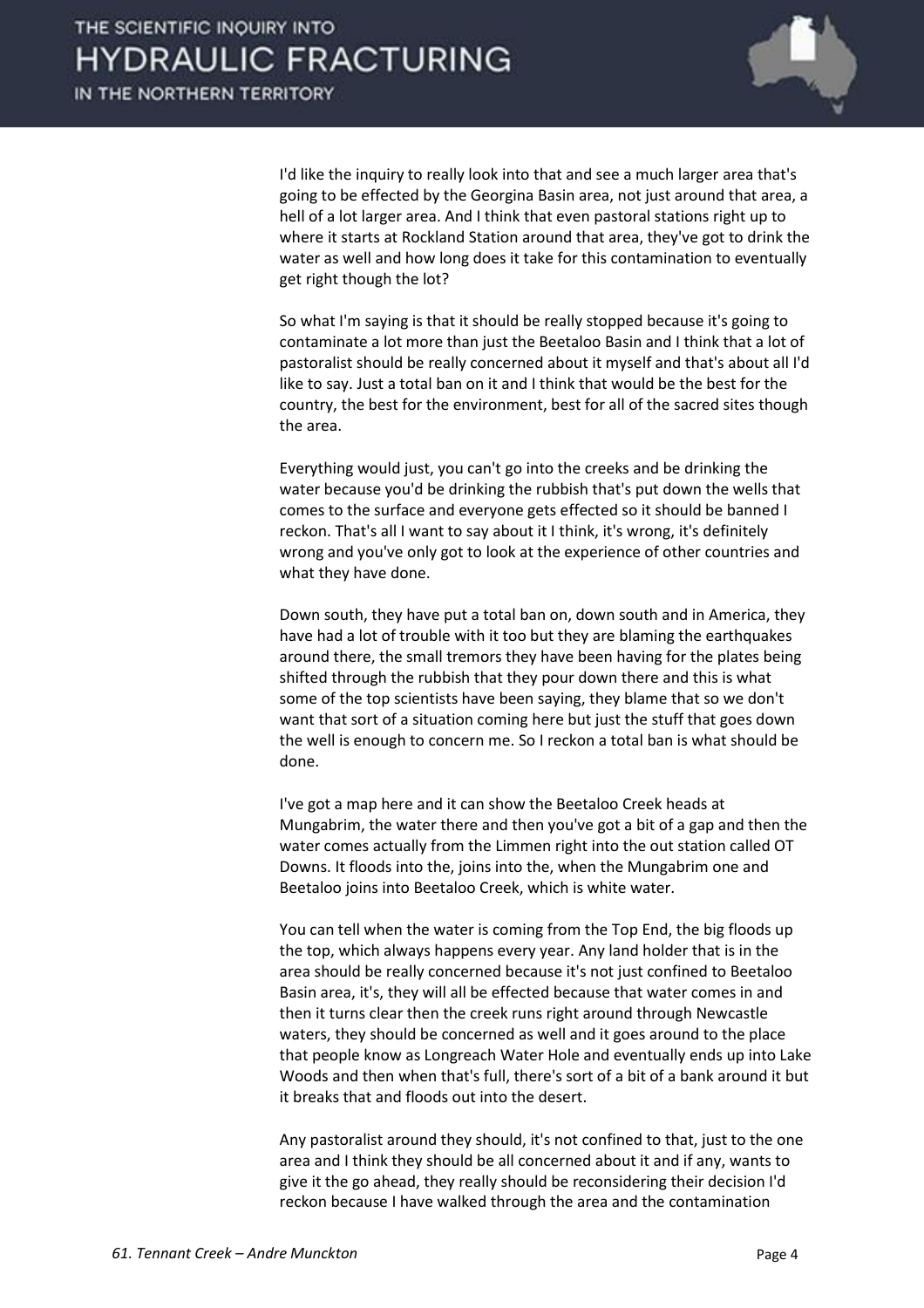

spreads and even though they have blocked off the other wells, it's, when it floods through there, it's mixing with the underground water, that goes into everyone, what the stuff that they are pouring down the well and then the floods get through it and then that, around the bore holes and that, it can get in because there is a hell of a lot of pressure underneath the ground there when the gas, when they frack and that.

 And it comes up on the outside of the casing. The inside, yes they do a good job on the inside, it will last as long as the casing doesn't rust and that will take a few years but my concern is that it comes on the outside and there is no way in the world they can block off the outside I don't care what anyone says and any inquiry that's going now, they should look more closely into that, on the outside and that goes on the outside, it feeds into the underground water supply and then it goes right up the top and then, with the force of the gas and a big flood like that, the water comes down, it can go down into the, on the side of the well, get contaminated into your underground water supply and then what happens?

 So anyone that's thinking of giving the okay, they ought to reconsider because you know, it's not only them that's going to suffer, it's the generations after you know? I think that the inquiry should have a much more closer look at these things.

| Andre Munckton:                     | Yep.                                                                                                                                                                                                                                                 |
|-------------------------------------|------------------------------------------------------------------------------------------------------------------------------------------------------------------------------------------------------------------------------------------------------|
| Hon. Justice<br>Rachel Pepper:      | Yes, good afternoon, Mr Andre Munckton?                                                                                                                                                                                                              |
| Andre Munckton:                     | Yep.                                                                                                                                                                                                                                                 |
| Hon. Justice                        |                                                                                                                                                                                                                                                      |
| Rachel Pepper:                      | Yes hello Mr Munckton, my name is Justice Rachel Pepper. I'm Chair to the<br>Scientific Inquiry into Hydraulic Fracturing in the Northern Territory. We<br>have just watched your very useful video. Thank you very much for pre-<br>recording that. |
|                                     | Let me just introduce the panel so you're not perhaps too surprised when<br>you hear their voices.                                                                                                                                                   |
| Andre Munckton:                     | Yep.                                                                                                                                                                                                                                                 |
| Hon. Justice                        |                                                                                                                                                                                                                                                      |
| Rachel Pepper:                      | I'll just get them to say hello as I introduce their names.                                                                                                                                                                                          |
|                                     | Professor Brian Priestly.                                                                                                                                                                                                                            |
| Professor<br><b>Brian Priestly:</b> | Hello Mr Munckton.                                                                                                                                                                                                                                   |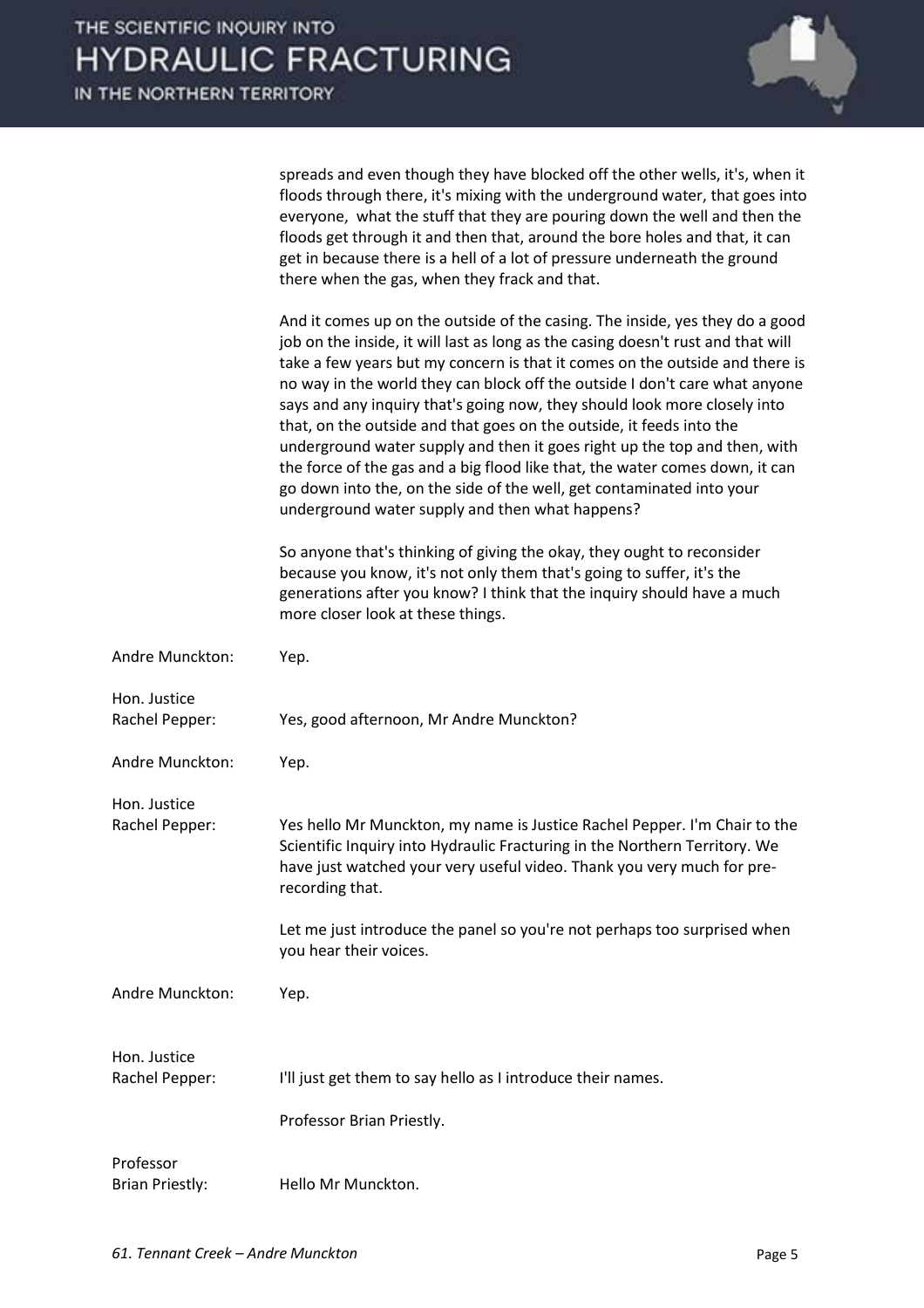

| Andre Munckton:                | Yeah, hi.                                                                                                                                                                                                                                                                                                                                                                                                                                                                                                         |
|--------------------------------|-------------------------------------------------------------------------------------------------------------------------------------------------------------------------------------------------------------------------------------------------------------------------------------------------------------------------------------------------------------------------------------------------------------------------------------------------------------------------------------------------------------------|
| Hon. Justice<br>Rachel Pepper: | Dr. Alan Anderson.                                                                                                                                                                                                                                                                                                                                                                                                                                                                                                |
| Dr Alan Anderson:              | Hello Mr Munckton.                                                                                                                                                                                                                                                                                                                                                                                                                                                                                                |
| Andre Munckton:                | Yep.                                                                                                                                                                                                                                                                                                                                                                                                                                                                                                              |
| Hon. Justice<br>Rachel Pepper: | Professor Barry Hart.                                                                                                                                                                                                                                                                                                                                                                                                                                                                                             |
| Professor<br>Barry Hart AM:    | Hello Mr Munckton.                                                                                                                                                                                                                                                                                                                                                                                                                                                                                                |
| Andre Munckton:                | Yep, hello.                                                                                                                                                                                                                                                                                                                                                                                                                                                                                                       |
| Hon. Justice<br>Rachel Pepper: | Dr. Vaughan Beck.                                                                                                                                                                                                                                                                                                                                                                                                                                                                                                 |
| Dr Vaughan Beck AM:            | Good afternoon Mr Munckton.                                                                                                                                                                                                                                                                                                                                                                                                                                                                                       |
| Andre Munckton:                | Yes.                                                                                                                                                                                                                                                                                                                                                                                                                                                                                                              |
| Hon. Justice<br>Rachel Pepper: | And Dr. David Richie.                                                                                                                                                                                                                                                                                                                                                                                                                                                                                             |
| Dr David Ritchie:              | Good afternoon Mr Munckton.                                                                                                                                                                                                                                                                                                                                                                                                                                                                                       |
| Andre Munckton:                | Yep.                                                                                                                                                                                                                                                                                                                                                                                                                                                                                                              |
| Hon. Justice<br>Rachel Pepper: | Yes, thank you very much Mr Munckton. I wanted to perhaps, just, first of all<br>is there anything else you wish to tell the inquiry?                                                                                                                                                                                                                                                                                                                                                                             |
| Andre Munckton:                | Yeh, I'd like them, if they could get a copy of Volume One, Northern<br>Territory Water, Water Northern Territory Volume One. It was put out by<br>the Department of Mines and Energy, Water Resources Division. It'll show<br>the water basins and stuff like that in a much clearer for them and that.                                                                                                                                                                                                          |
|                                | And that and also is there anyone testing those failed wells? The Owen and<br>McIntyre wells on the Station Beetaloo there? That's, they blocked them off<br>because they said they was leaking and that and getting into the water. I'd<br>just like to know if anyone has done any testing of them and is it possible if<br>they could, during the wet season, if they could land around those wells, on<br>a dry area of course and take some samples of, near the well heads and see<br>what it's like there. |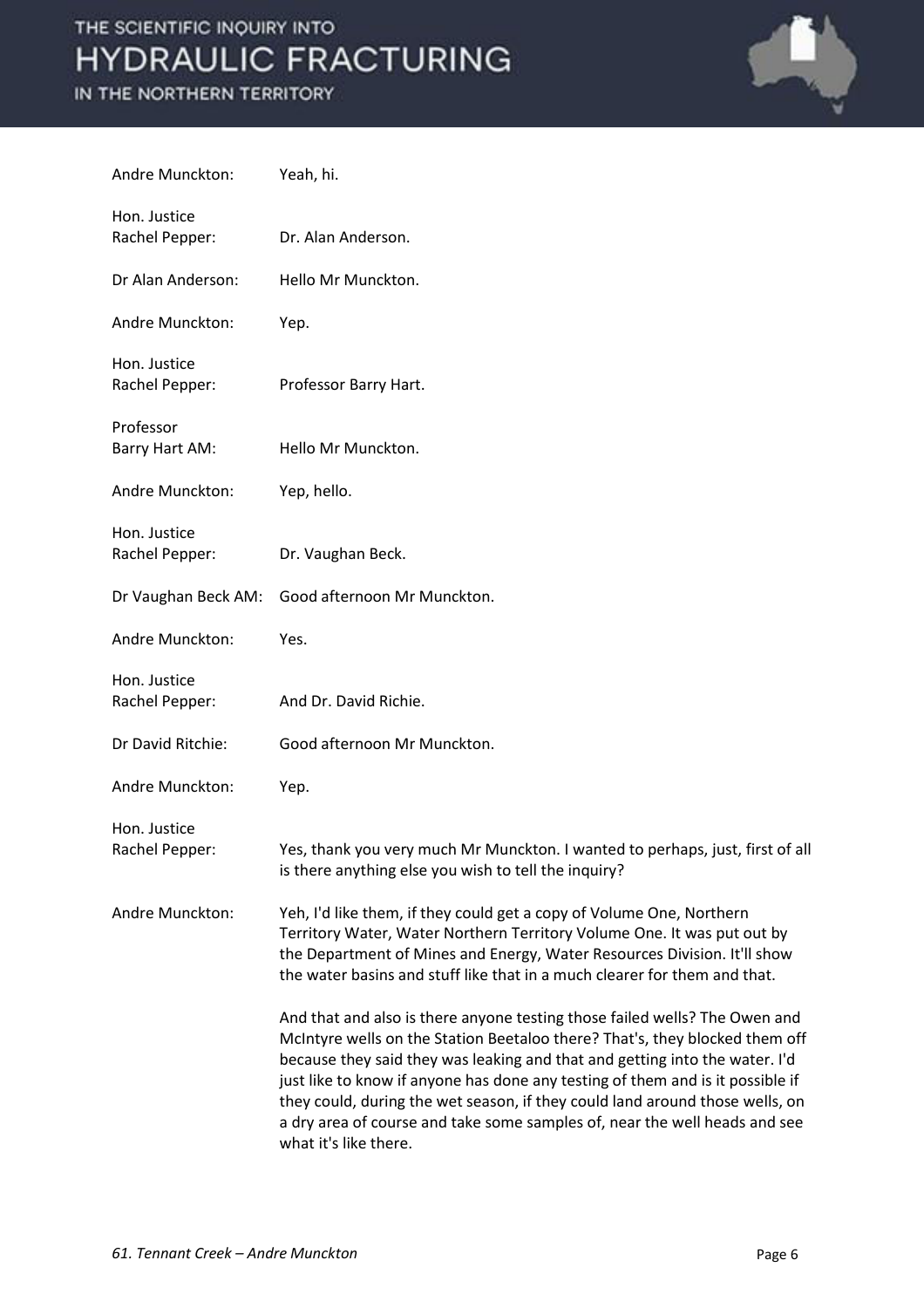

|                                | And also, is there any water testing for the people at Elliott and surrounding<br>places there? Just to see that there is no contamination in the water and<br>that, if that could be done. That's about all I want to say on that I guess.                                                                                                                                                                                                                                                                                                                                     |
|--------------------------------|---------------------------------------------------------------------------------------------------------------------------------------------------------------------------------------------------------------------------------------------------------------------------------------------------------------------------------------------------------------------------------------------------------------------------------------------------------------------------------------------------------------------------------------------------------------------------------|
|                                | What compensation is the pastoralist and the TOs getting for land access<br>and all that? Is there any compensation at all they are getting out of this, or?                                                                                                                                                                                                                                                                                                                                                                                                                    |
| Hon. Justice<br>Rachel Pepper: | I can't answer those questions Mr Munckton but can you tell me a little bit<br>more about these failed wells please?                                                                                                                                                                                                                                                                                                                                                                                                                                                            |
| Andre Munckton:                | Yeah, there's two called Owen wells and one called the McIntyre well. And<br>they failed and they said that they contaminated the waters, that's why they<br>was closed up and I don't know whether it's still leaking into the water or<br>has anyone been there to test them or anything like that?                                                                                                                                                                                                                                                                           |
| Hon. Justice<br>Rachel Pepper: | Do you know whose wells they were?                                                                                                                                                                                                                                                                                                                                                                                                                                                                                                                                              |
| Andre Munckton:                | I wouldn't be real sure on that. No, I'm not real sure on that.                                                                                                                                                                                                                                                                                                                                                                                                                                                                                                                 |
| Hon. Justice<br>Rachel Pepper: | Okay.                                                                                                                                                                                                                                                                                                                                                                                                                                                                                                                                                                           |
| Andre Munckton:                | A person got the information through the Freedom of Information I think it<br>was and passed it on and it said that they were leaching and contaminating<br>the water and that's about all the information I got out of it so I just wanted<br>to know if anyone has tested it to see if it's still happening, even thought<br>they have been sealed off and if it's still happening or anything. If it's been<br>tested or can it be tested or what's, you know.                                                                                                               |
| Hon. Justice<br>Rachel Pepper: | I can't, I'm sorry Mr Munckton, I can't answer that question, we're not from<br>the government so we don't know but that's why I'm asking you about those<br>wells.                                                                                                                                                                                                                                                                                                                                                                                                             |
| Andre Munckton:                | Yeah.                                                                                                                                                                                                                                                                                                                                                                                                                                                                                                                                                                           |
| Hon. Justice<br>Rachel Pepper: | So are they unconventional wells? Were they wells that were fracked or are<br>they just wells that were sort of drilled? What sort of wells were they?                                                                                                                                                                                                                                                                                                                                                                                                                          |
| Andre Munckton:                | Well they didn't get down to the full depth I understand, it was past the<br>water table and that and it seems that one, is a bit bent or something like<br>that and yeah, so I'm not too sure if one of them may have been a fracked<br>well, I'm not real positive on that. It's just a bit of the information that I got<br>back. All that was said was they got it through Freedom of Information and<br>that was about all that was passed on so it's concerned me that, that has<br>contaminated the water and I just wanted to know if it can be tested and all<br>that. |
| Hon. Justice<br>Rachel Pepper: | So have you got some information through Freedom of Information request                                                                                                                                                                                                                                                                                                                                                                                                                                                                                                         |
|                                | did you say?                                                                                                                                                                                                                                                                                                                                                                                                                                                                                                                                                                    |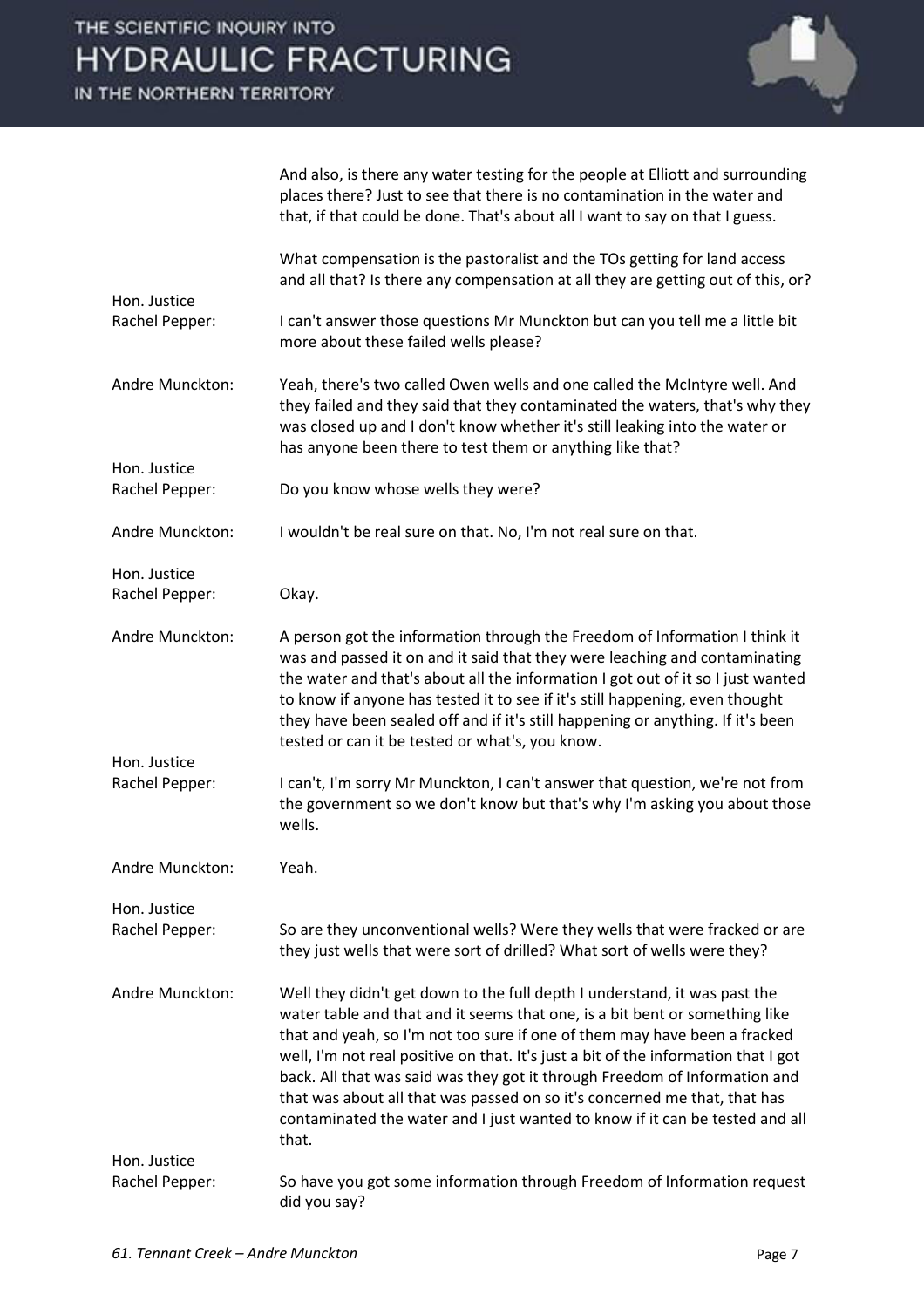

| Andre Munckton:                | A person got it for me yes, and passed it on a while back, now though.                                                                                                                                                                                                                                                                                                                                                                              |
|--------------------------------|-----------------------------------------------------------------------------------------------------------------------------------------------------------------------------------------------------------------------------------------------------------------------------------------------------------------------------------------------------------------------------------------------------------------------------------------------------|
| Hon. Justice                   |                                                                                                                                                                                                                                                                                                                                                                                                                                                     |
| Rachel Pepper:                 | Do you still have a copy -                                                                                                                                                                                                                                                                                                                                                                                                                          |
| Andre Munckton:                | What's that?                                                                                                                                                                                                                                                                                                                                                                                                                                        |
| Hon. Justice<br>Rachel Pepper: | Mr Munckton, do you still have a copy of that information?                                                                                                                                                                                                                                                                                                                                                                                          |
| Andre Munckton:                | They sent it on me phone but I'm not too sure if I've got the copy of the<br>whole lot of it at all. I've got to swap sim cards over to a new phone a while<br>back and I think I've deleted a lot of the photos and other stuff that was on<br>there so I'm not real sure of that. But, I think they should be able to get onto<br>the Freedom of Information and get it through there again and get the full<br>copy of it, you know?             |
| Hon. Justice                   |                                                                                                                                                                                                                                                                                                                                                                                                                                                     |
| Rachel Pepper:                 | Who was the person who provided you with this information?                                                                                                                                                                                                                                                                                                                                                                                          |
| Andre Munckton:                | It may have been GetUp! or something I think it was, a person from GetUp!.                                                                                                                                                                                                                                                                                                                                                                          |
| Hon. Justice                   |                                                                                                                                                                                                                                                                                                                                                                                                                                                     |
| Rachel Pepper:                 | I don't know, all right, if you are able to obtain that information again,<br>certainly please send it through to the inquiry because we would be most<br>keen to have a look at those, that information on those wells. We will do a<br>little bit of research ourselves to see if we can't get to the bottom of it but I<br>must say, that's the first I've heard of two wells that have failed and are<br>now, you say, contaminating the water. |
| Andre Munckton:                | Yeah, they contaminated the water, our drinking water, yeah.                                                                                                                                                                                                                                                                                                                                                                                        |
| Hon. Justice<br>Rachel Pepper: | All right. And is it in an around those wells that you said, I think in your video<br>submission that you saw some dead wildlife?                                                                                                                                                                                                                                                                                                                   |
| Andre Munckton:                | Yeah there's wildlife, dead around the wells yeah. There's a lot of, a hell of a<br>lot of water comes down through the, from the Top End and joins in with<br>the Beetaloo Creek. There's a lot more water than you think there because<br>the Beetaloo Creek is a milky coloured water and then you, when you see<br>the clean water coming through, well you know that the water from OT,<br>which is out of the out station -                   |
| Hon. Justice                   |                                                                                                                                                                                                                                                                                                                                                                                                                                                     |
| Rachel Pepper:                 | Yep.                                                                                                                                                                                                                                                                                                                                                                                                                                                |
| Andre Munckton:                | And that's all coming through and that and there's a lot of dead stuff<br>around, I've seen there before, me and the late Clancy Vostock walked, we<br>used to walk around that area in the wet, and in the dry as well but we'd<br>have a good look for places where, the bores and where we were going to<br>put it and we wanted to see whether they were going to be under water or                                                             |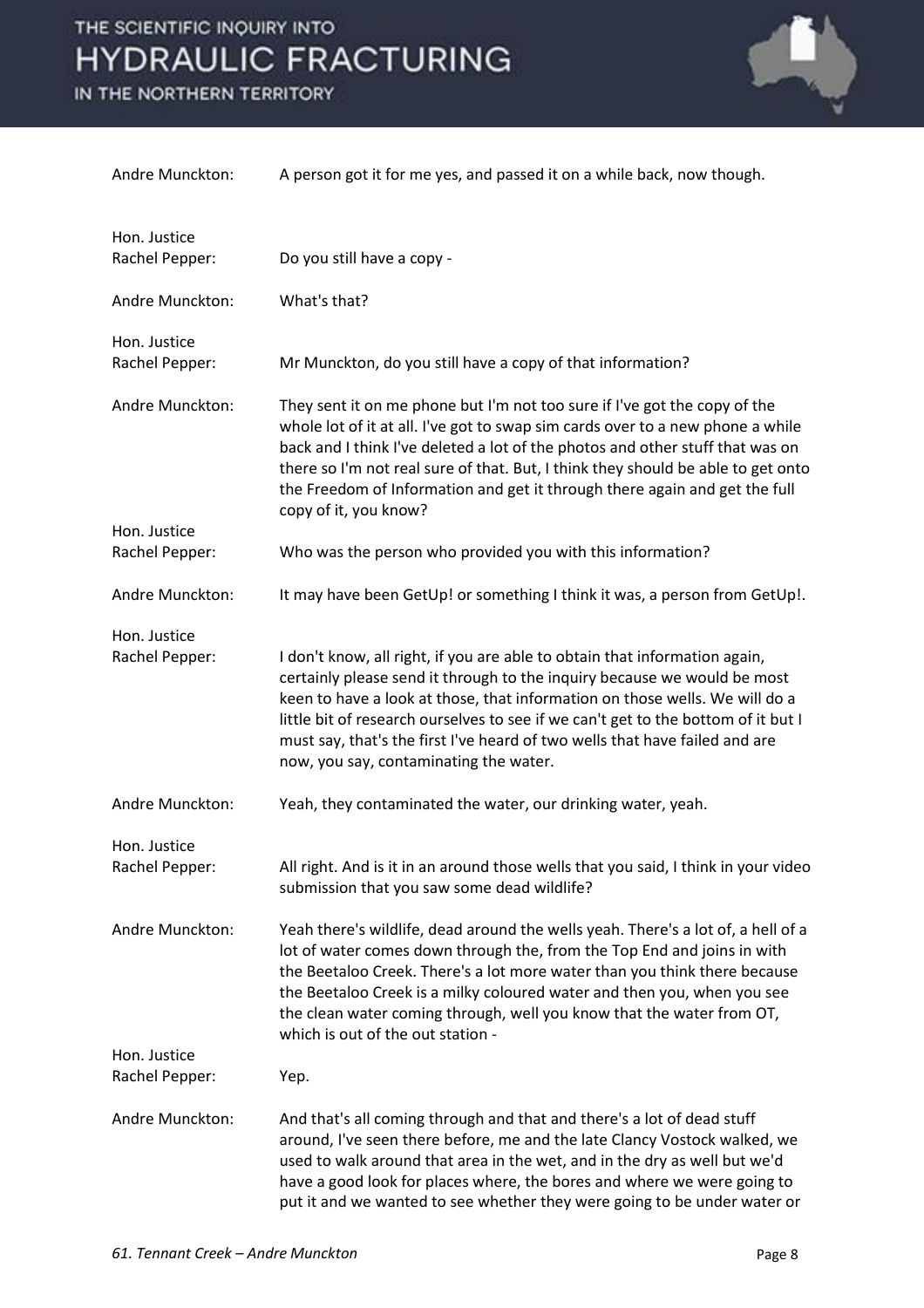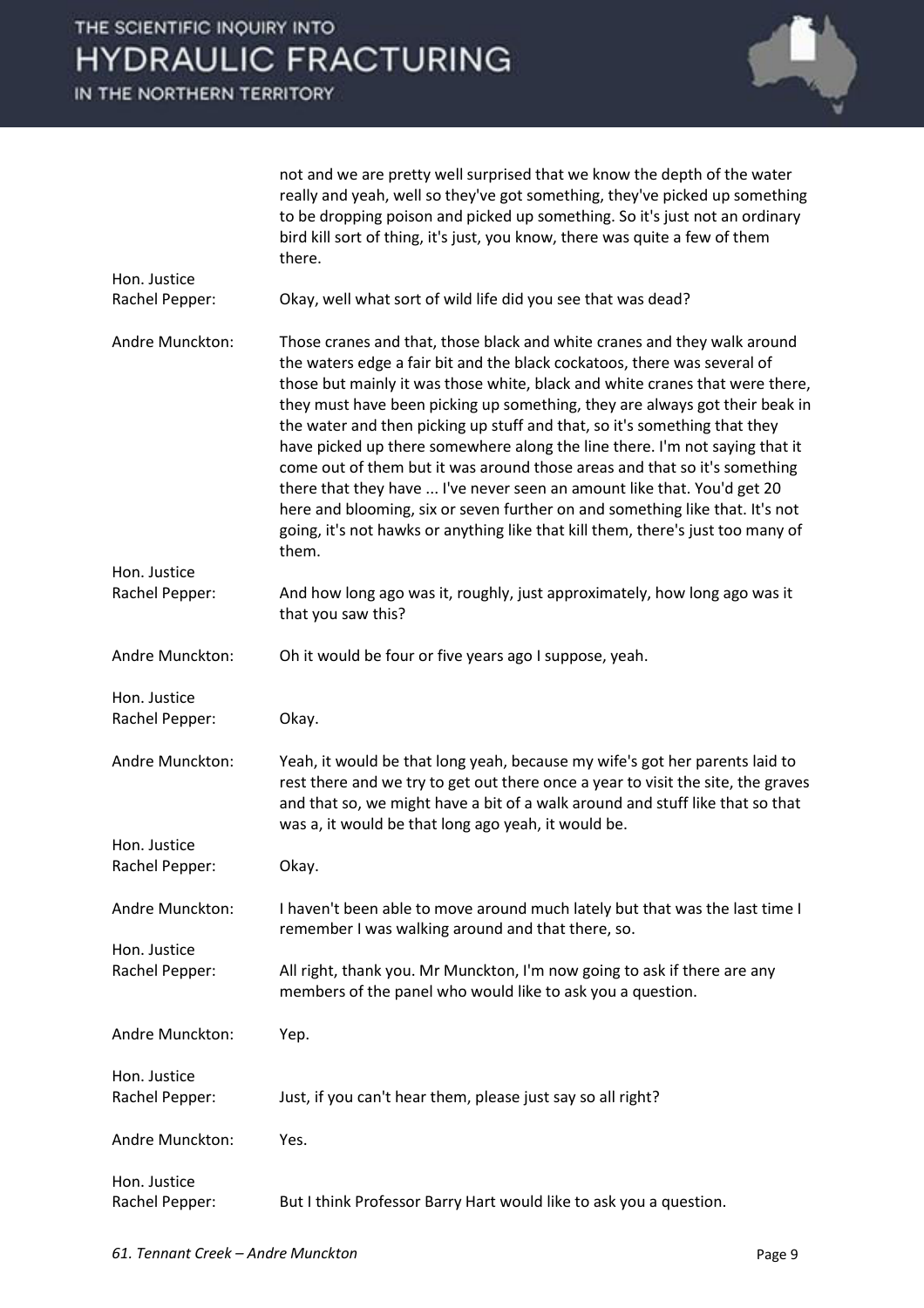

| Andre Munckton:             | Yep.                                                                                                                                                                           |
|-----------------------------|--------------------------------------------------------------------------------------------------------------------------------------------------------------------------------|
| Professor<br>Barry Hart AM: | Thanks Mr Munckton and thank you very much for your first hand<br>knowledge and information on the surface water resources.                                                    |
| Andre Munckton:             | Yep.                                                                                                                                                                           |
| Professor<br>Barry Hart AM: | I must say that is really the first time that we've heard any first hand<br>information on what happens, basically each wet season.                                            |
| Andre Munckton:             | Yeah.                                                                                                                                                                          |
| Professor<br>Barry Hart AM: | Great stuff. We need a lot more of that information. So if I could, just ask<br>you a couple of questions about your experience walking in those waters at<br>the wet season - |
| Andre Munckton:             | Yep.                                                                                                                                                                           |
| Professor<br>Barry Hart AM: | So you were saying that there's basically two, the way I understood it, two<br>creeks. There is one that is coming down from north.                                            |
| Andre Munckton:             | Yep, yeah.                                                                                                                                                                     |
| Professor<br>Barry Hart AM: | The creek you call Beetaloo, is it also known as Newcastle Creek?                                                                                                              |
| Andre Munckton:             | Yes, the head of it starts at Mungabrim Station off the High Country at<br>Mungabrim.                                                                                          |
| Professor<br>Barry Hart AM: | So this is -                                                                                                                                                                   |
| Andre Munckton:             | It runs down past Beetaloo and into Newcastle waters and around to Lake<br>Woods.                                                                                              |
| Professor<br>Barry Hart AM: | Okay.                                                                                                                                                                          |
| Andre Munckton:             | That's the Beetaloo Creek, that's their system. And then the other one -                                                                                                       |
| Professor<br>Barry Hart AM: | So the time you experienced, when you and your mate were walking in that,<br>is that the sort of experience each wet season?                                                   |
| Andre Munckton:             | Yeah it is every wet season, you know, when you get good rains and that<br>and you get good rains off the Top End up near Borroloola, if you get a                             |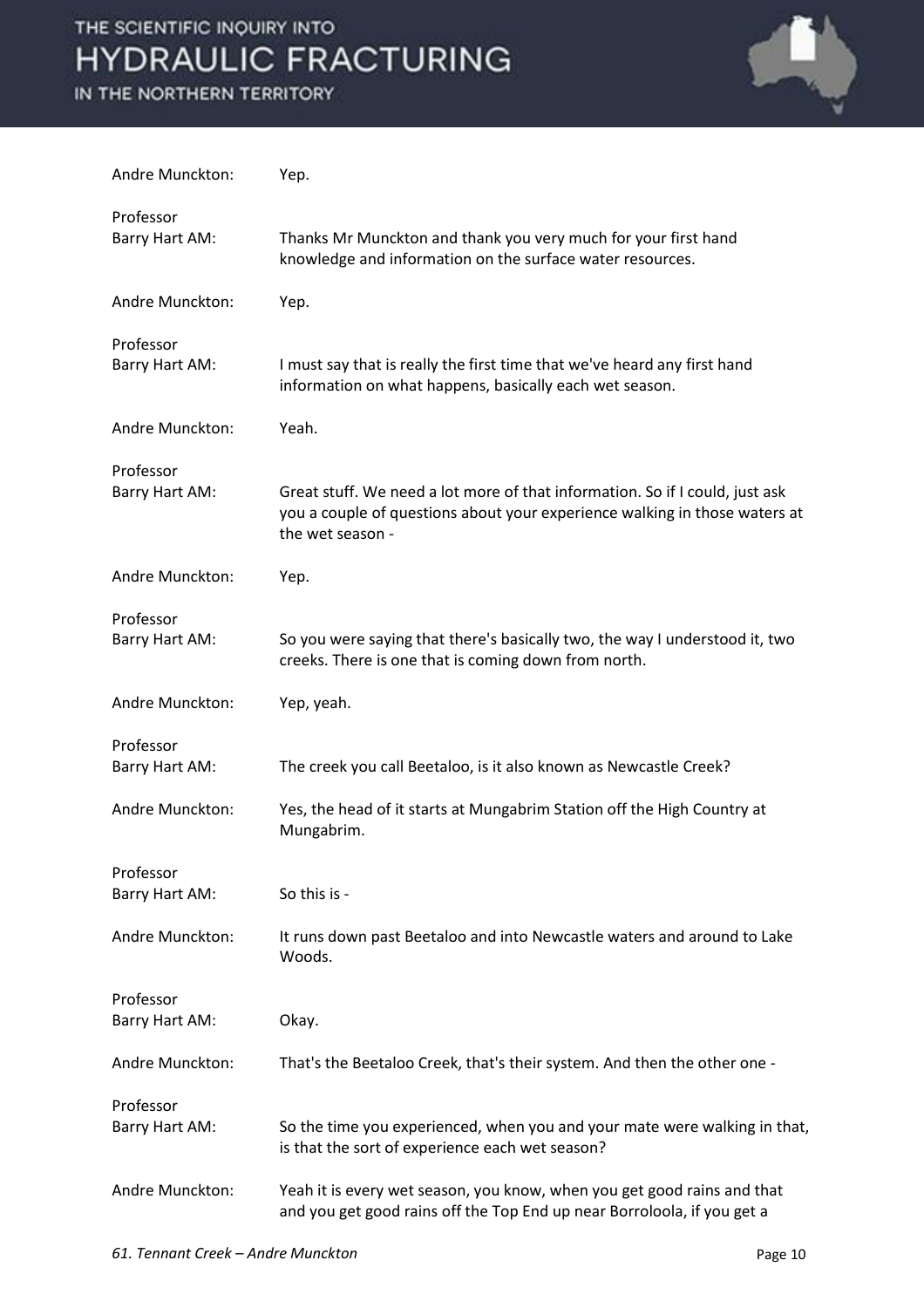IN THE NORTHERN TERRITORY



cyclone or something up there and there would be a hell of a lot more water come down.

| Professor<br>Barry Hart AM: | Yep.                                                                                                                                                                                                                                                                                                                                                                                                                                                                                                                                                                                                                                                                                                                                                                                                                                                                                                                                                          |
|-----------------------------|---------------------------------------------------------------------------------------------------------------------------------------------------------------------------------------------------------------------------------------------------------------------------------------------------------------------------------------------------------------------------------------------------------------------------------------------------------------------------------------------------------------------------------------------------------------------------------------------------------------------------------------------------------------------------------------------------------------------------------------------------------------------------------------------------------------------------------------------------------------------------------------------------------------------------------------------------------------|
| Andre Munckton:             | And if you, if there's not much rain up the Top End, well it will get back filled<br>off the Beetaloo Creek itself, it will fill up there. But between the Beetaloo<br>Creek and the stuff that comes down from OT, it goes right up to Limmen<br>Bight and then it comes down into a place, October Creek and runs into OT<br>where there is a spring and all of that. There seems to be a flood plain there<br>of about 15 km I suppose but that overflows and then you'll see the clear<br>water coming.                                                                                                                                                                                                                                                                                                                                                                                                                                                   |
| Professor<br>Barry Hart AM: | Okay.                                                                                                                                                                                                                                                                                                                                                                                                                                                                                                                                                                                                                                                                                                                                                                                                                                                                                                                                                         |
| Andre Munckton:             | And when you're at the station, well you would say, well there comes the OT<br>water now and there's a great volume of it coming down. It would fill up the<br>Lake Woods, there's no problem with that.                                                                                                                                                                                                                                                                                                                                                                                                                                                                                                                                                                                                                                                                                                                                                      |
| Professor<br>Barry Hart AM: | So after the initial flush of that water, depending on the intensity of the wet<br>season -                                                                                                                                                                                                                                                                                                                                                                                                                                                                                                                                                                                                                                                                                                                                                                                                                                                                   |
| Andre Munckton:             | Yep.                                                                                                                                                                                                                                                                                                                                                                                                                                                                                                                                                                                                                                                                                                                                                                                                                                                                                                                                                          |
| Professor<br>Barry Hart AM: | How long do the, because I presume there are some depressions, there are<br>water holes.                                                                                                                                                                                                                                                                                                                                                                                                                                                                                                                                                                                                                                                                                                                                                                                                                                                                      |
| Andre Munckton:             | A lot of water holes, a lot of creeks. A lot of them.                                                                                                                                                                                                                                                                                                                                                                                                                                                                                                                                                                                                                                                                                                                                                                                                                                                                                                         |
| Professor<br>Barry Hart AM: | Do they last though the dry or not?                                                                                                                                                                                                                                                                                                                                                                                                                                                                                                                                                                                                                                                                                                                                                                                                                                                                                                                           |
| Andre Munckton:             | Oh yes. There's creeks right up in Beetaloo and that. Every now and again<br>you'll get a ten year drought and even the Lake Woods dries up and when I<br>was leaving school there, we used to go with an old driller that used to have<br>the old type drill, and we put in bores where the owner said, well put it in<br>there but it just looked like a black soil plain and it was actually Lake Woods<br>and I'm told, but I didn't see it, but I'm told where we put the bores in, they<br>were checking this tank, the water tank and they said that was covered, the<br>water was that high that it was covered and a bloke from water resources<br>was also telling us there that he went out with his boat and that, just trying<br>to get some depths and he said the waves was that fierce that he had to<br>turn back and there was a lot of wind and that. It was probably about 30<br>mile wide it would be I suppose that lake or a bit more. |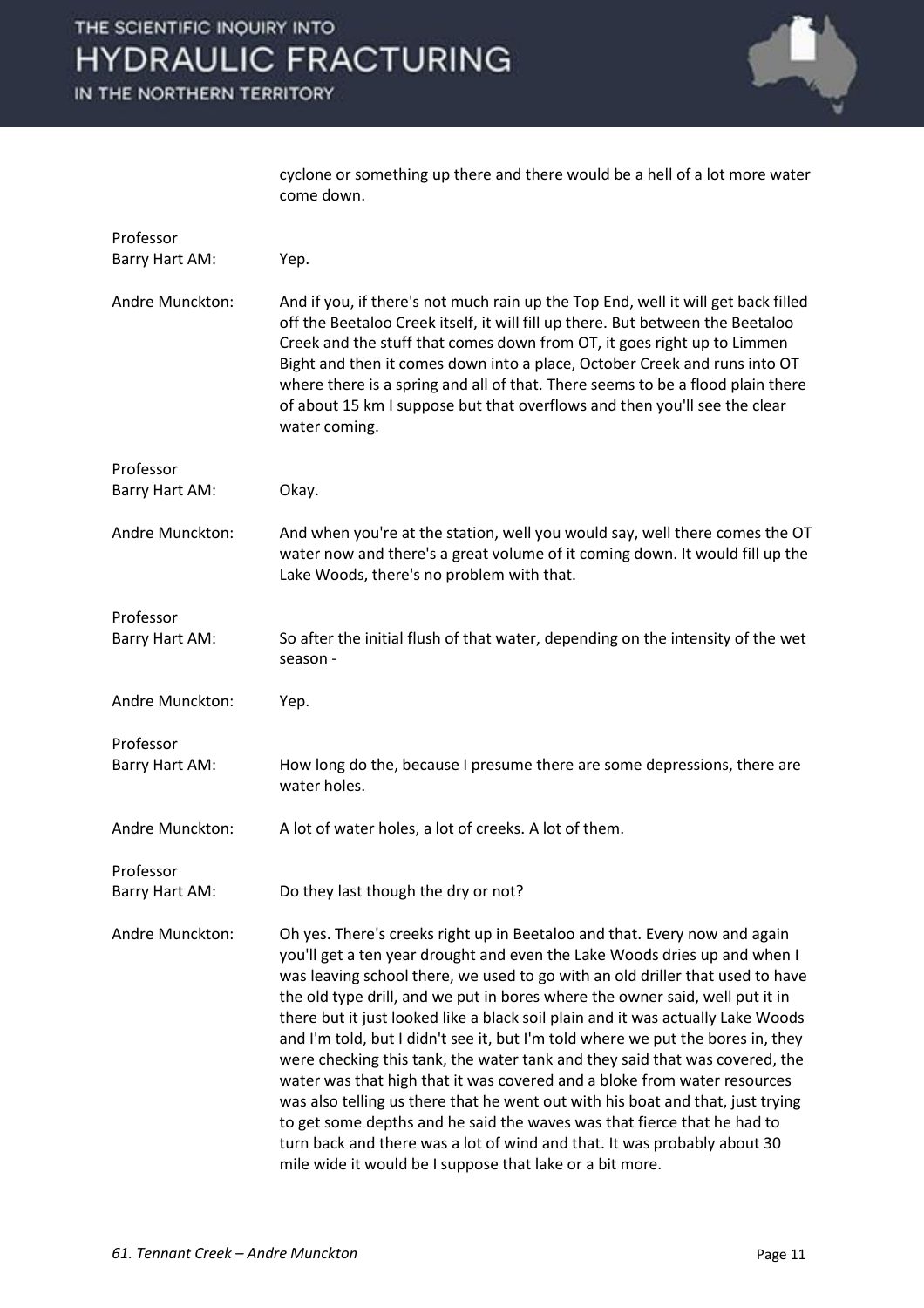

| Professor<br>Barry Hart AM: | That's Lake Woods?                                                                                                                                                                                                                                                                                                                                                                                                                                                                                                                                                                                                                                                                                          |
|-----------------------------|-------------------------------------------------------------------------------------------------------------------------------------------------------------------------------------------------------------------------------------------------------------------------------------------------------------------------------------------------------------------------------------------------------------------------------------------------------------------------------------------------------------------------------------------------------------------------------------------------------------------------------------------------------------------------------------------------------------|
| Andre Munckton:             | That's Lake Woods, yeah.                                                                                                                                                                                                                                                                                                                                                                                                                                                                                                                                                                                                                                                                                    |
|                             |                                                                                                                                                                                                                                                                                                                                                                                                                                                                                                                                                                                                                                                                                                             |
| Professor<br>Barry Hart AM: | Yeah, yep, yep.                                                                                                                                                                                                                                                                                                                                                                                                                                                                                                                                                                                                                                                                                             |
| Andre Munckton:             | And it was pretty deep and that and he said it was too much for him with a<br>little dinghy he said he had to turn back because of the waves and that, and<br>it surprised me really that the tank where the owner said to put the bore<br>and that was in there but it was flooded and the tank is quite high and it<br>holds a fair bit of water and that water was right over the top of that they<br>said. So, we wouldn't have been right, that bore wouldn't have been right on<br>the edge of the lake then, that would have been a few km into the lake<br>itself. The owner said, put it there, that will be about the edge of it, so they<br>knew where they wanted it so we had to put it there. |
|                             | But I only used to be just a, a few, like a week here and a week there giving a<br>hand and that, so I just picked up a lot of stuff there and used to know, we<br>were always taught how precious water was an that and in the bores and<br>that.                                                                                                                                                                                                                                                                                                                                                                                                                                                          |
| Professor                   |                                                                                                                                                                                                                                                                                                                                                                                                                                                                                                                                                                                                                                                                                                             |
| Barry Hart AM:              | Yep. So could I just come back a little bit further towards the station, back<br>into the area where Origin and I think a little bit further across east, maybe<br>Santos exploration permit, it seems to me, and I think the panel would get<br>this very much from your account of what it's like in a normal wet season is,<br>we really should be cautioning or maybe even recommending banning any<br>drilling, any well drilling in those drainage basins.                                                                                                                                                                                                                                            |
| Andre Munckton:             | Yeah well that would be the best idea I reckon because it's a hell of a risk<br>there you know.                                                                                                                                                                                                                                                                                                                                                                                                                                                                                                                                                                                                             |
| Professor                   |                                                                                                                                                                                                                                                                                                                                                                                                                                                                                                                                                                                                                                                                                                             |
| Barry Hart AM:              | I thought that was what you were suggesting very much so.                                                                                                                                                                                                                                                                                                                                                                                                                                                                                                                                                                                                                                                   |
| Andre Munckton:             | Yeah, yeah, that's right.                                                                                                                                                                                                                                                                                                                                                                                                                                                                                                                                                                                                                                                                                   |
| Professor                   |                                                                                                                                                                                                                                                                                                                                                                                                                                                                                                                                                                                                                                                                                                             |
| Barry Hart AM:              | Okay, look the other thing, just to follow on from Justice Pepper's comment<br>asking you about those failed wells and your request to us to do some<br>sampling.                                                                                                                                                                                                                                                                                                                                                                                                                                                                                                                                           |
| Andre Munckton:             | Yep.                                                                                                                                                                                                                                                                                                                                                                                                                                                                                                                                                                                                                                                                                                        |
| Professor                   |                                                                                                                                                                                                                                                                                                                                                                                                                                                                                                                                                                                                                                                                                                             |
| Barry Hart AM:              | That's not our role, we don't have enough time for it but I've got to say to<br>you that one of the very high priority issues that exercising our mind at the<br>moment is, the whole point about baseline, what's the situation in the                                                                                                                                                                                                                                                                                                                                                                                                                                                                     |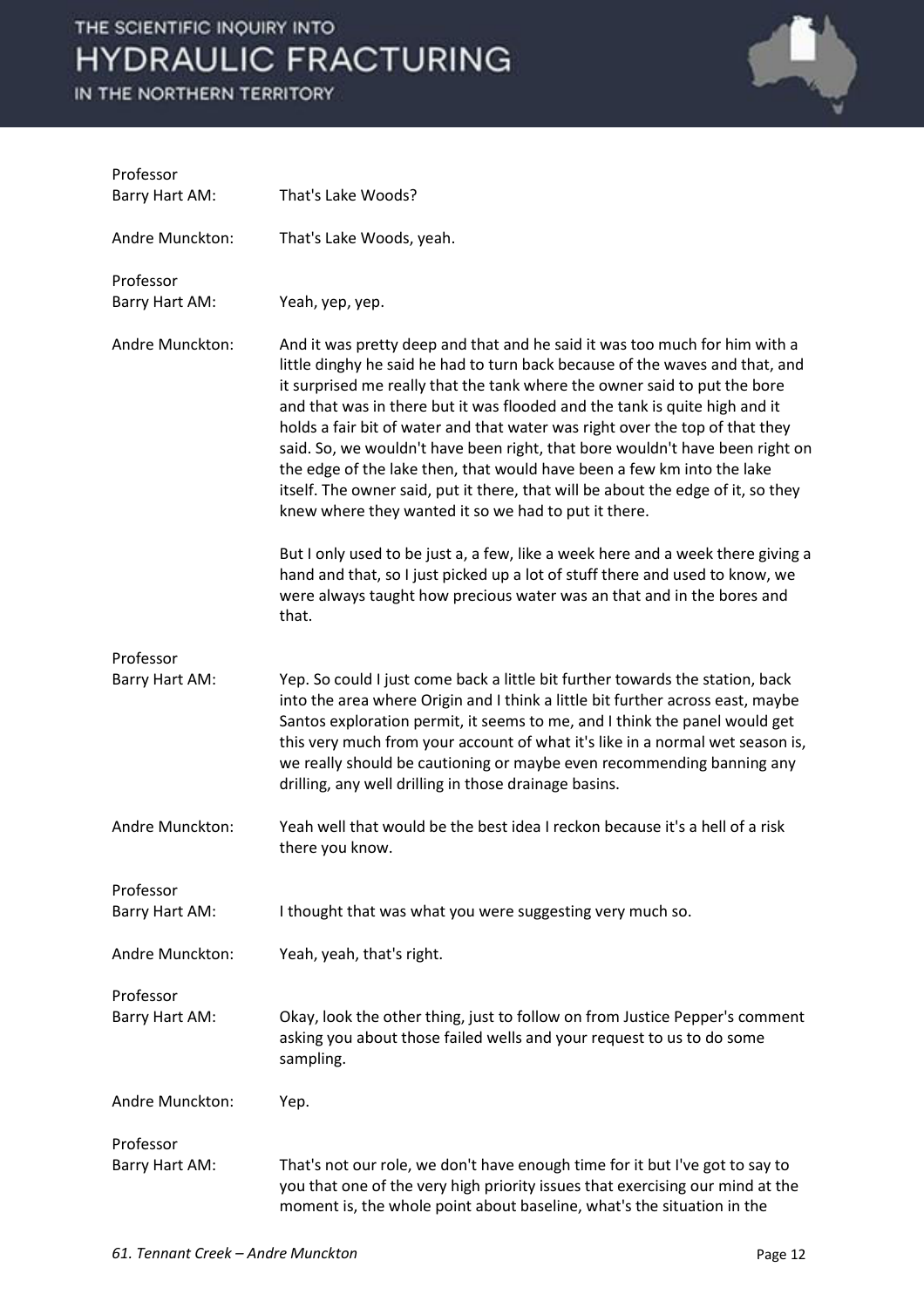IN THE NORTHERN TERRITORY



regions, in the potential gas regions, what the terrestrial point of view, from the ground water point of view, from the aquatic eco system point of view and a range of other things so we believe very strongly that, that has to be done. And while there is some information, you pointed to some from water resources, we don't think it's adequate.

| Andre Munckton:                | Yep.                                                                                                                                                                                                                                                                                                                                                                                                                                                                                                                                                                                                                                                                                                                                                                                                                                                                                                                                                                                                                                                                  |
|--------------------------------|-----------------------------------------------------------------------------------------------------------------------------------------------------------------------------------------------------------------------------------------------------------------------------------------------------------------------------------------------------------------------------------------------------------------------------------------------------------------------------------------------------------------------------------------------------------------------------------------------------------------------------------------------------------------------------------------------------------------------------------------------------------------------------------------------------------------------------------------------------------------------------------------------------------------------------------------------------------------------------------------------------------------------------------------------------------------------|
| Professor<br>Barry Hart AM:    | So I think you can rest assured that, that will have to be something that has<br>to happen, good baseline studies.                                                                                                                                                                                                                                                                                                                                                                                                                                                                                                                                                                                                                                                                                                                                                                                                                                                                                                                                                    |
| Andre Munckton:                | Yeah.                                                                                                                                                                                                                                                                                                                                                                                                                                                                                                                                                                                                                                                                                                                                                                                                                                                                                                                                                                                                                                                                 |
| Professor<br>Barry Hart AM:    | Thanks very much.                                                                                                                                                                                                                                                                                                                                                                                                                                                                                                                                                                                                                                                                                                                                                                                                                                                                                                                                                                                                                                                     |
| Andre Munckton:                | Okay, no worries mate, yep.                                                                                                                                                                                                                                                                                                                                                                                                                                                                                                                                                                                                                                                                                                                                                                                                                                                                                                                                                                                                                                           |
| Hon. Justice<br>Rachel Pepper: | Was there anyone else who had a question? This will be Dr. Alan Anderson.                                                                                                                                                                                                                                                                                                                                                                                                                                                                                                                                                                                                                                                                                                                                                                                                                                                                                                                                                                                             |
| Dr Alan Anderson:              | Yeah, thanks Mr Munckton. I've just got a question about the leaky wells.                                                                                                                                                                                                                                                                                                                                                                                                                                                                                                                                                                                                                                                                                                                                                                                                                                                                                                                                                                                             |
| Andre Munckton:                | Yep.                                                                                                                                                                                                                                                                                                                                                                                                                                                                                                                                                                                                                                                                                                                                                                                                                                                                                                                                                                                                                                                                  |
| Dr Alan Anderson:              | What's your understanding that, what's leaking out of them? What are the<br>contaminants?                                                                                                                                                                                                                                                                                                                                                                                                                                                                                                                                                                                                                                                                                                                                                                                                                                                                                                                                                                             |
| Andre Munckton:                | Well it's the stuff that they pour down the well there and I was sent a list<br>there by a bloke that was a geologist and he said, and I think it was in the<br>Sunday Territorian and he said, have a look at that and it shows you the stuff<br>that after he's done all of his trips in everywhere around Australia and he's<br>been overseas and that and he said, this is what goes down the wells.                                                                                                                                                                                                                                                                                                                                                                                                                                                                                                                                                                                                                                                              |
|                                | And I was shocked to see that uranium and all of that stuff is down there<br>and I just couldn't believe it. I said, how can anyone do that? Put that down<br>there? Because when the fracking miners, the thing that, when they frack,<br>the inside of the casing, yes, they have done a good job over years and it will<br>last until the casing rusts out which is probably 20 or 30 years or something<br>like that. But, when they frack, the fraction comes up and hits the outside of<br>that casing and goes right up into the water table and then it forces its way<br>to the top. And that's the stuff I'm thinking of, comes back up to the top and<br>it could be the stuff that's killing the wild life and everything else.<br>And there is a lot of Aboriginal sacred sites there in the form of trees. Now,<br>if you've got some poisonous stuff down in there and that gets up into the<br>water things where they have their tanks or whatever it is, the stuff that<br>they mix up in there and that gets flooded out on these water planes and |
|                                | that, it gets flooded out, it just gets mixed up with everything, it gets mixed                                                                                                                                                                                                                                                                                                                                                                                                                                                                                                                                                                                                                                                                                                                                                                                                                                                                                                                                                                                       |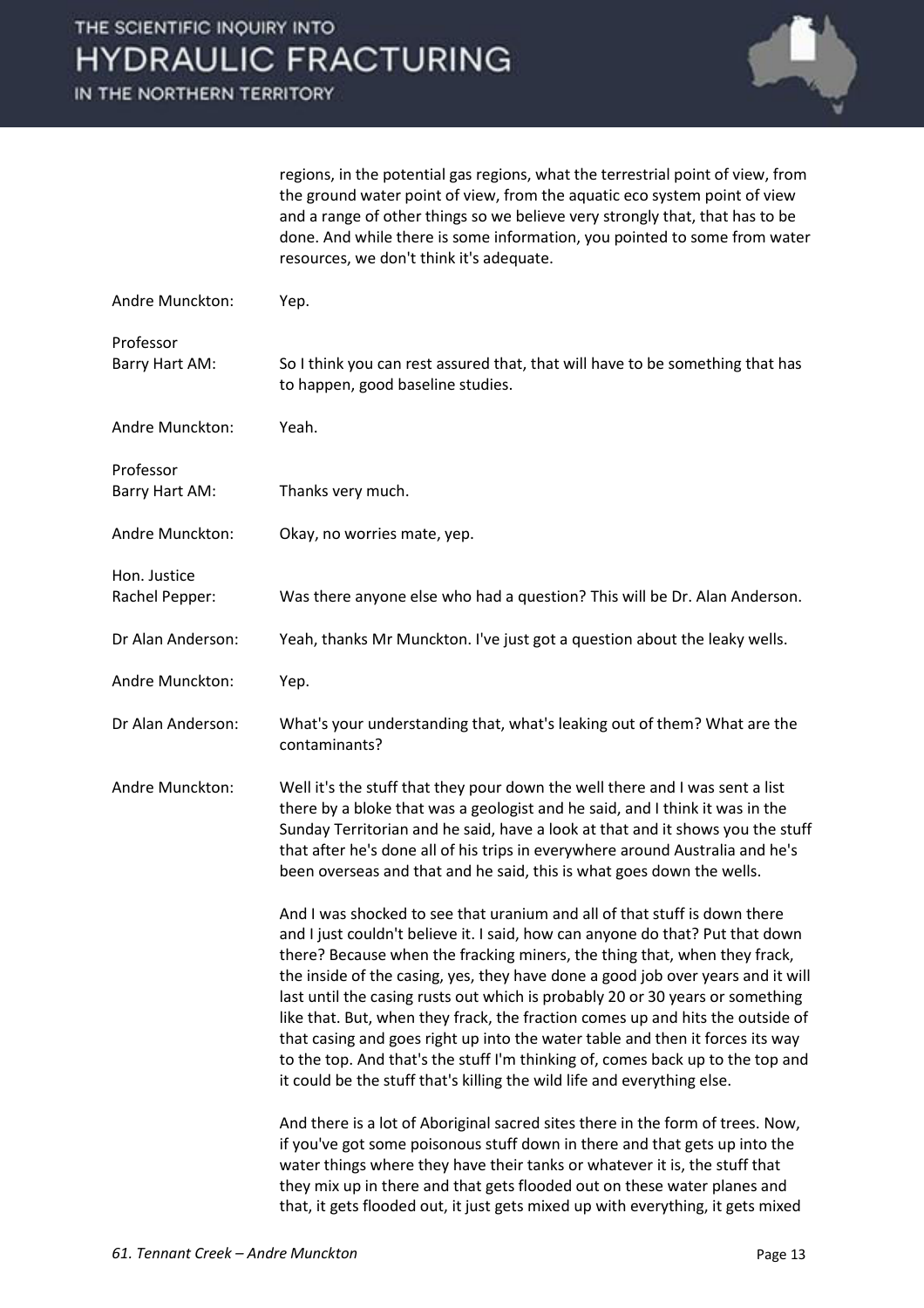

up into the water creeks and everything and it just spreads. So that's what I'm claiming, if someone can do some testing on those wells and the other wells that have been put there.

The government just have a thing called the Water Resources and that and they was out, nearly all year in the wet and they done a terrific job those people. They used to be out testing water in towns and all that but somehow the funding was out and they were closed down and that seems a shame. But, if we had something like that again to make sure, and go around to these towns where there is drilling and fracking has been taking place, and testing that drinking water supply that people have got to drink, I think it would be a big help I think.

Rachel Pepper: Yes. All right, we've got another question. This time from Dr. Vaughan Beck.

- Dr Vaughan Beck AM: Yes, Mr Munckton. Just a couple of points of clarification, when were the wells drilled? Can you give me an approximate date on that please?
- Andre Munckton: No, I'm not real sure of the date. It was probably about four or five years ago, something like that, six years ago.
- Dr Vaughan Beck AM: Right.

Hon. Justice

Andre Munckton: It could have been Sweet Pea, a company called Sweet Pea or something like that, I'm not real sure of the company that drilled it or about the time. It would have been six years or something like that ago I think.

- Dr Vaughan Beck AM: Right.
- Andre Munckton: I wouldn't be real accurate, I couldn't swear that it was that but I'm sure it was about six years ago or something.

Dr Vaughan Beck AM: Yes, thank you very much for that. Just to help me to locate where the wells were drilled, you in the video, had a very nice map of the exploration permits that had been granted. Are you able to identify where those wells were drilled in respect to those exploration permits, numbers?

Andre Munckton: Somewhere around a place that we call Duck Hole.

Dr Vaughan Beck AM: Right.

Andre Munckton: It's another water course that runs into Beetaloo Creek and it comes from Munja Munja Station. There's a big black soil plane out there on Munji, just over the boundary of Beetaloo and that gathers a lot of water and that and it runs through the creek there, Duck Hole and Cow Lagoon that bit is called and then it runs into the Beetaloo Creek.

Dr Vaughan Beck AM: Right.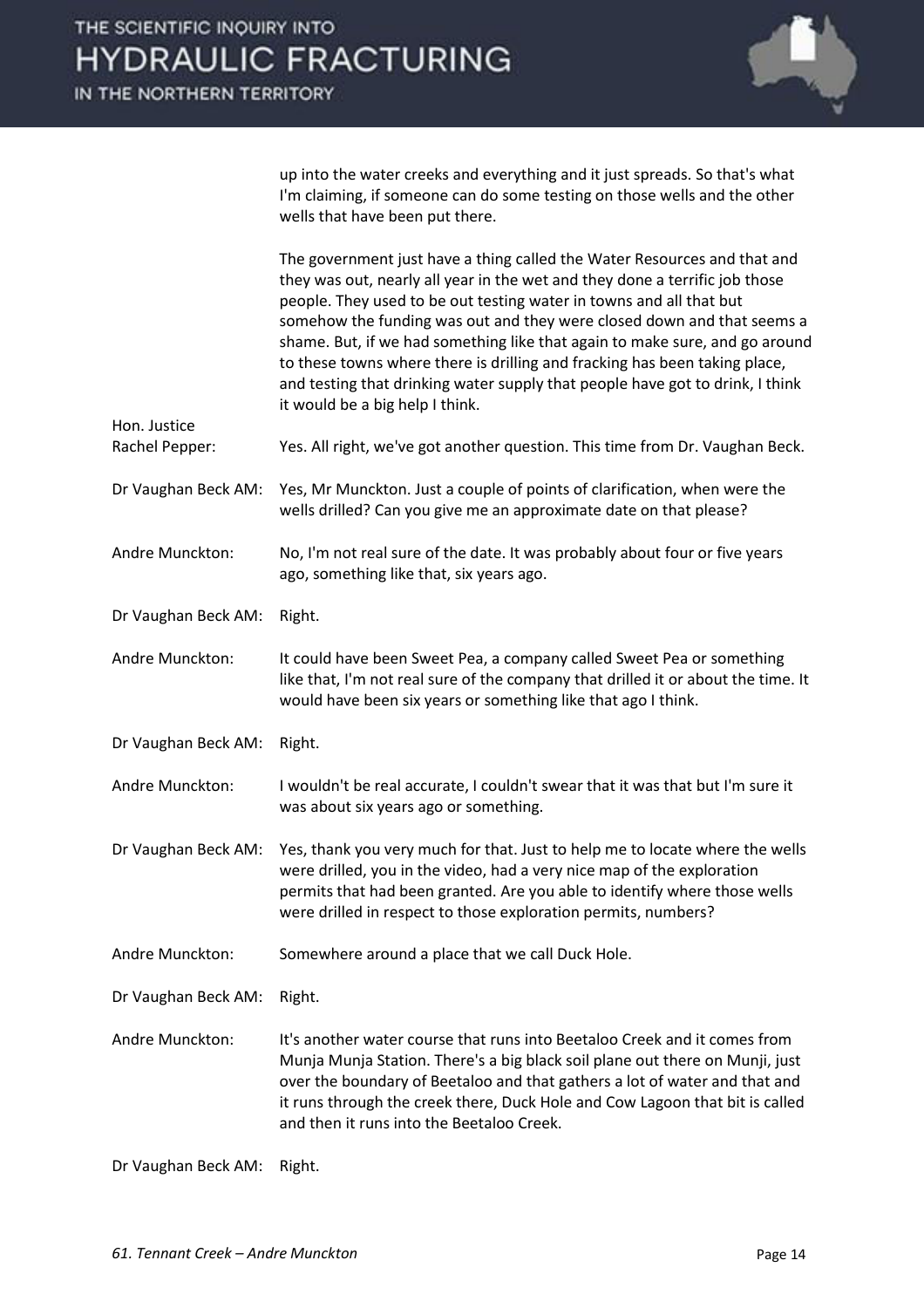

| Andre Munckton:     | And then somewhere in that area there, it's hard to be exact, that's about<br>where it is.                                                                                                                                                                                                                                                                                                                                                                                                                                                                                                                                                                                                                                                         |
|---------------------|----------------------------------------------------------------------------------------------------------------------------------------------------------------------------------------------------------------------------------------------------------------------------------------------------------------------------------------------------------------------------------------------------------------------------------------------------------------------------------------------------------------------------------------------------------------------------------------------------------------------------------------------------------------------------------------------------------------------------------------------------|
| Dr Vaughan Beck AM: | Yes. Thank you very much. And you mentioned that Sweet Pea may have<br>been the company that drilled the actual wells.                                                                                                                                                                                                                                                                                                                                                                                                                                                                                                                                                                                                                             |
| Andre Munckton:     | They may have been, yes. They may have been, I wouldn't be 100% sure.                                                                                                                                                                                                                                                                                                                                                                                                                                                                                                                                                                                                                                                                              |
| Dr Vaughan Beck AM: | I understand, that's fine. Do you know the company who were granted the<br>exploration permit over that piece of land?                                                                                                                                                                                                                                                                                                                                                                                                                                                                                                                                                                                                                             |
| Andre Munckton:     | That's probably Falcon Petroleum, Falcon Oil.                                                                                                                                                                                                                                                                                                                                                                                                                                                                                                                                                                                                                                                                                                      |
| Dr Vaughan Beck AM: | Falcon Oil.                                                                                                                                                                                                                                                                                                                                                                                                                                                                                                                                                                                                                                                                                                                                        |
| Andre Munckton:     | Before that, there was a company called Pacific Oil and Gas, because I put<br>bores in around the place and I was getting brown coal out of it and I<br>thought under that could be black coal and could be oil or something and I<br>got in touch with CRA it was, I think it was and before long, they had formed<br>a company called Pacific Oil and Gas and they was out there at that time,<br>doing some drilling.                                                                                                                                                                                                                                                                                                                           |
|                     | And I wouldn't let them, I tell them keep the camp away from the station,<br>there are a lot of kids running around there, around the house and I put a<br>road around for them and there was a well and they said that they couldn't<br>go deep enough because the rig that they had at that time didn't go deep<br>enough, but 100 yards away, they put a bore in, a water bore as well, which<br>they would use and I got them to well the depth and everything on it. I<br>shone a mirror, a rear vision mirror off my motor car down the well after<br>when they left and I could see an odd bubble in the water so I don't know<br>what was causing that because it was some leakage there, somewhere that<br>shouldn't be really happening. |
|                     | And I just screwed it back up and I told the manger about it. It was good<br>drinking water because I drunk the water out of it, there was no worries<br>about that. And it was good drinking water, it wasn't all that big either so I<br>don't know what happened to that.                                                                                                                                                                                                                                                                                                                                                                                                                                                                       |
|                     | That was done by Pacific Oil and Gas that one and then the geologist, he<br>come up, he said, I know we're not allowed up at the station but he said I've<br>bought a beer up for you and I've bought some maps up for you and I want<br>to show you that what they are telling you and what you don't know, what<br>you know and what you don't know.                                                                                                                                                                                                                                                                                                                                                                                             |
|                     | And I said, well, sit down and no worries, we'll have a talk. And he showed<br>me this thing and he said, look, Pacific Island Gas is going to fold up in a few<br>weeks time and everything else and he said, if you've got any shares in it,<br>which I didn't have, there's going to be a lot of people burnt on it.                                                                                                                                                                                                                                                                                                                                                                                                                            |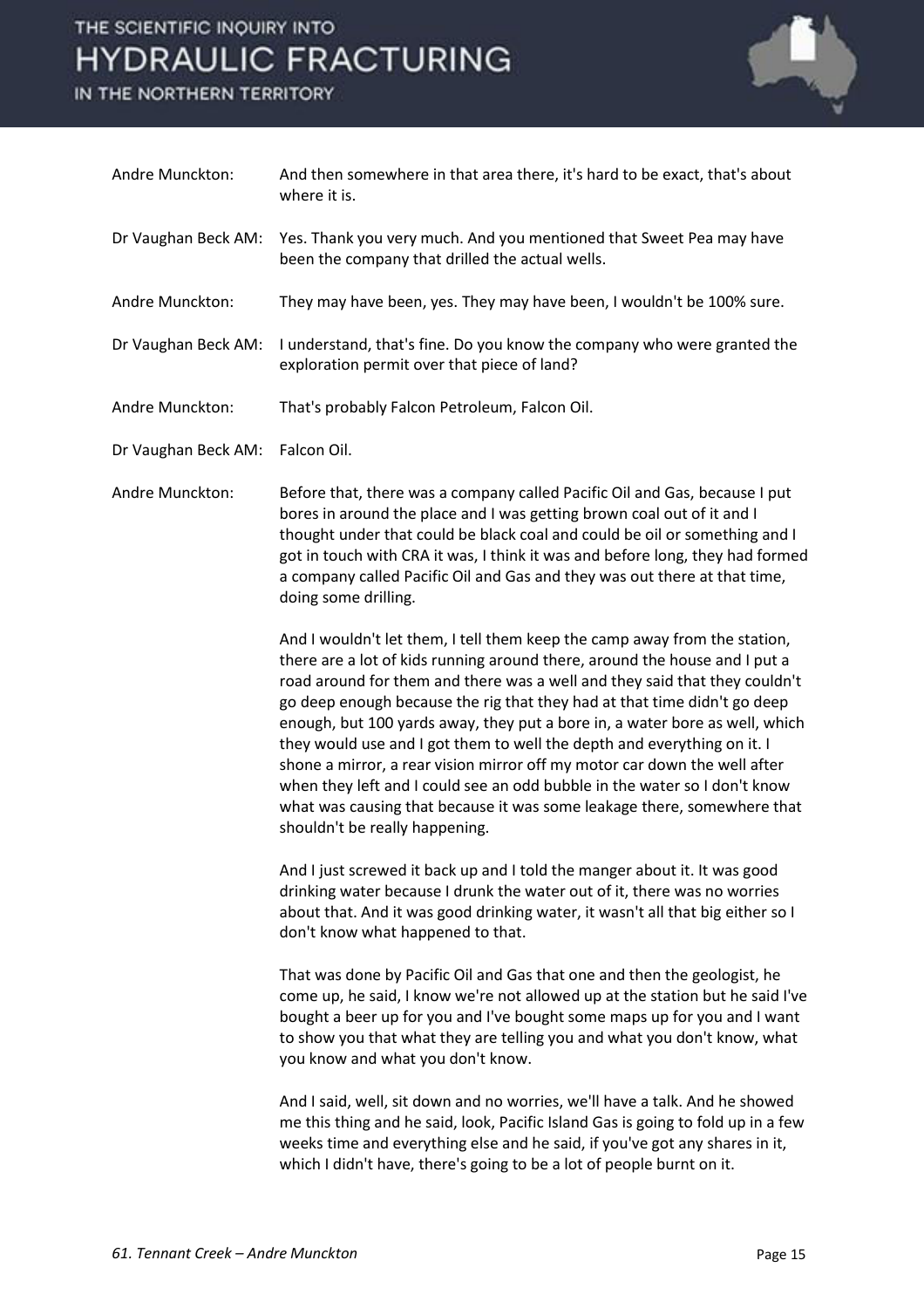

| He showed me the stuff, how deep it was and he said, they haven't even got       |
|----------------------------------------------------------------------------------|
| enough and when they've blocked it off now because it wasn't deep enough,        |
| they blocked it off. He said, my concern is that I can't work for a company      |
| like this because the amount of concrete they put in is not enough and he        |
| said, that's going to start moving. Then, if they hit the gas at that depth that |
| they went down, well that's probably the cause of the bubbles that I saw in      |
| the well in the water, in the water well.                                        |

 So that's another thing that really, the government wants to check out, that one too as well and I don't know whether the late John Dunecliffe I took him and his wife through when they was at Beetaloo and I showed them all the sacred sites and the other sites around there and the waters where I intended to put the bores down and stuff like that and he was taken it all in and I would stay there, we camped at OT for a couple of nights and had a good look around and got on very well and he wanted to know more about where I was going to put the bores and stuff and he says they are all good areas and decisions where you put them and that.

 But, since that he done a hell of a lot more work on the place and it's a credit to him, the way they done it but I done my best to point out that there was a lot of graves there too as well. I said if you're going to do any clearing, listen, I'll put the compass on it and get the bearings and that and this is where their graves are here in these areas so if you can avoid clearing, you know, with the bull dozer anywhere here, if you're putting a new fence line in, I'd appreciate that if you can let me know. And he said, thanks for pointing those out and yeah, so.

- Dr Vaughan Beck AM: Thank you very much for that additional information. That's been most helpful, thank you.
- Andre Munckton: Yeah, okay.

Rachel Pepper: Thank you. Any other questions? Yes, Doctor, you're now going to hear from Dr. David Richie.

Andre Munckton: Yeah.

Hon. Justice

Dr David Ritchie: Mr Munckton, just to confirm that the area that you're talking about, Beetaloo, is that now Aboriginal land? Is that part of the land claim?

Andre Munckton: No, no, no.

- Dr David Ritchie: I was just thinking that when you were saying, you were taking some people around looking at sacred sites, I just missed the name of the person that you were talking to.
- Andre Munckton: No, the sacred sites was the bloke from the Sacred Site Society. I took him through years ago, years before it.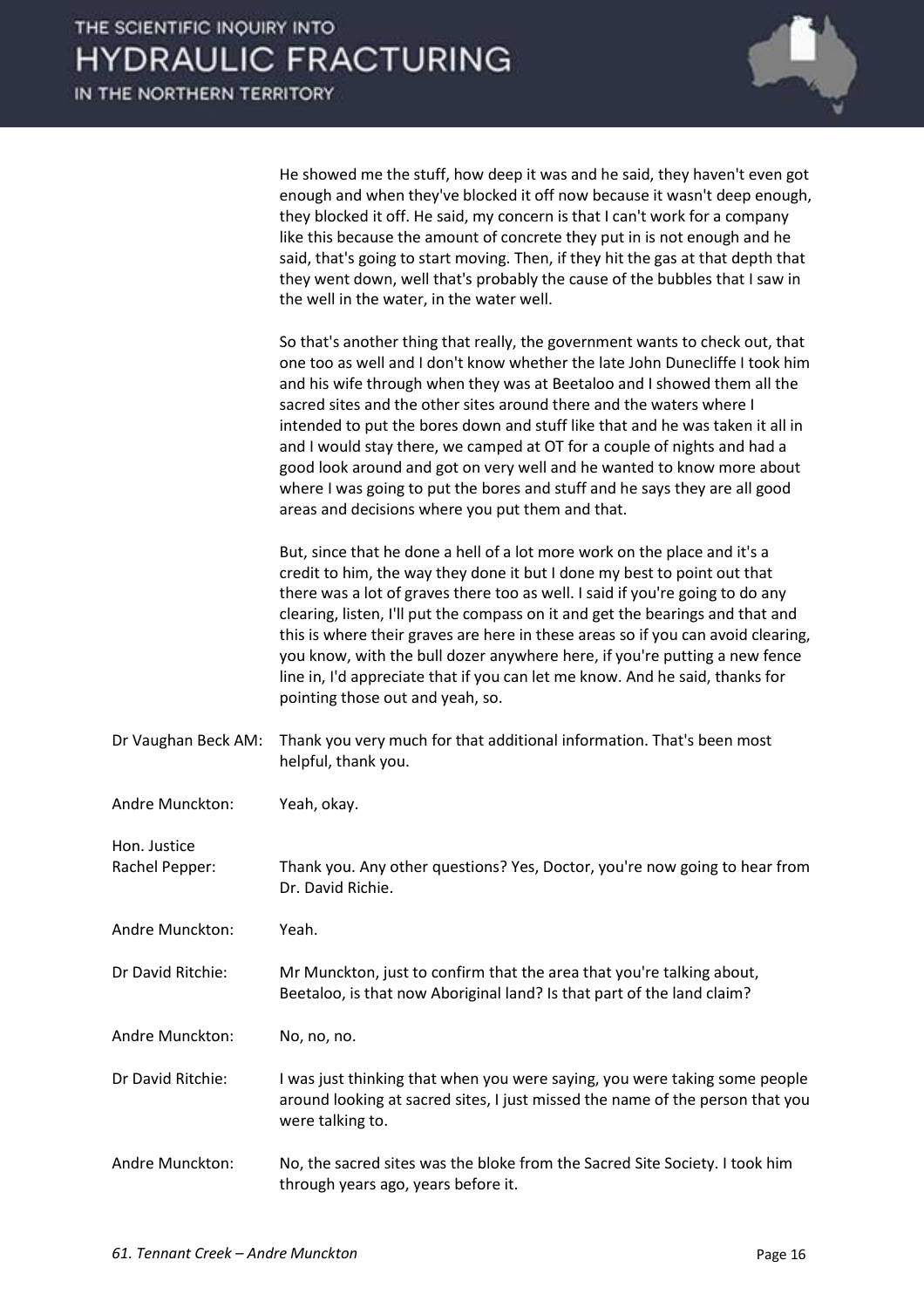

| Dr David Ritchie:              | Was that John Dymock?                                                                                                                                                                                                                                                                                                                                                                                                                                                                                                            |
|--------------------------------|----------------------------------------------------------------------------------------------------------------------------------------------------------------------------------------------------------------------------------------------------------------------------------------------------------------------------------------------------------------------------------------------------------------------------------------------------------------------------------------------------------------------------------|
| Andre Munckton:                | Wasn't no, it wasn't John Dymock.                                                                                                                                                                                                                                                                                                                                                                                                                                                                                                |
| Dr David Ritchie:              | Okay.                                                                                                                                                                                                                                                                                                                                                                                                                                                                                                                            |
| Andre Munckton:                | And your name, you used to work for, who do you work for?                                                                                                                                                                                                                                                                                                                                                                                                                                                                        |
| Dr David Ritchie:              | I used to work for Sacred Sites, that's why you know my name too.                                                                                                                                                                                                                                                                                                                                                                                                                                                                |
| Andre Munckton:                | Yeah well there was a bloke from the sacred sites that's out there now.                                                                                                                                                                                                                                                                                                                                                                                                                                                          |
| Dr David Ritchie:              | John Avery.                                                                                                                                                                                                                                                                                                                                                                                                                                                                                                                      |
| Andre Munckton:                | We took her out there and me and the late Clancy Vostock now again and<br>George, the late George Vostock was there as well and what we done, we<br>put the compass on the thing and wrote the bearings down of each site. And<br>there was other sites a bit further in and they had a different type of burial<br>and some was buried in the trees.                                                                                                                                                                            |
| Dr David Ritchie:              | Yeah.                                                                                                                                                                                                                                                                                                                                                                                                                                                                                                                            |
| Andre Munckton:                | They put them up on top of the trees so that's why is stopped the air strip<br>from getting extended, they wanted to extend the airstrip and I put a stop<br>to that straight away, the transport works wanted to put it in and they, the<br>bloke from the Sacred Sites Society done that so all those compass bearings<br>and that's what I showed the late John Dunacliffe when he bought the place.                                                                                                                          |
| Dr David Ritchie:              | Oh yeah.                                                                                                                                                                                                                                                                                                                                                                                                                                                                                                                         |
| Andre Munckton:                | I showed him where all these places were and told him to avoid these<br>places. So that's about it.                                                                                                                                                                                                                                                                                                                                                                                                                              |
| Dr David Ritchie:              | Thank you, thank you.                                                                                                                                                                                                                                                                                                                                                                                                                                                                                                            |
| Hon. Justice<br>Rachel Pepper: | Thank you. Mr Munckton, I think that's the end of the questions from the<br>panel. Can I just say on behalf of the panel and the inquiry, thank you very<br>much for your video submission and for taking the time to speak to us today<br>on the telephone and to tell us about these wells. We are going to do a little<br>bit more digging and find out hopefully what the story is with these wells,<br>you've given us some really important information and certainly I think<br>we're very interested in following it up. |
| Andre Munckton:                | Yep.                                                                                                                                                                                                                                                                                                                                                                                                                                                                                                                             |
| Hon. Justice                   |                                                                                                                                                                                                                                                                                                                                                                                                                                                                                                                                  |